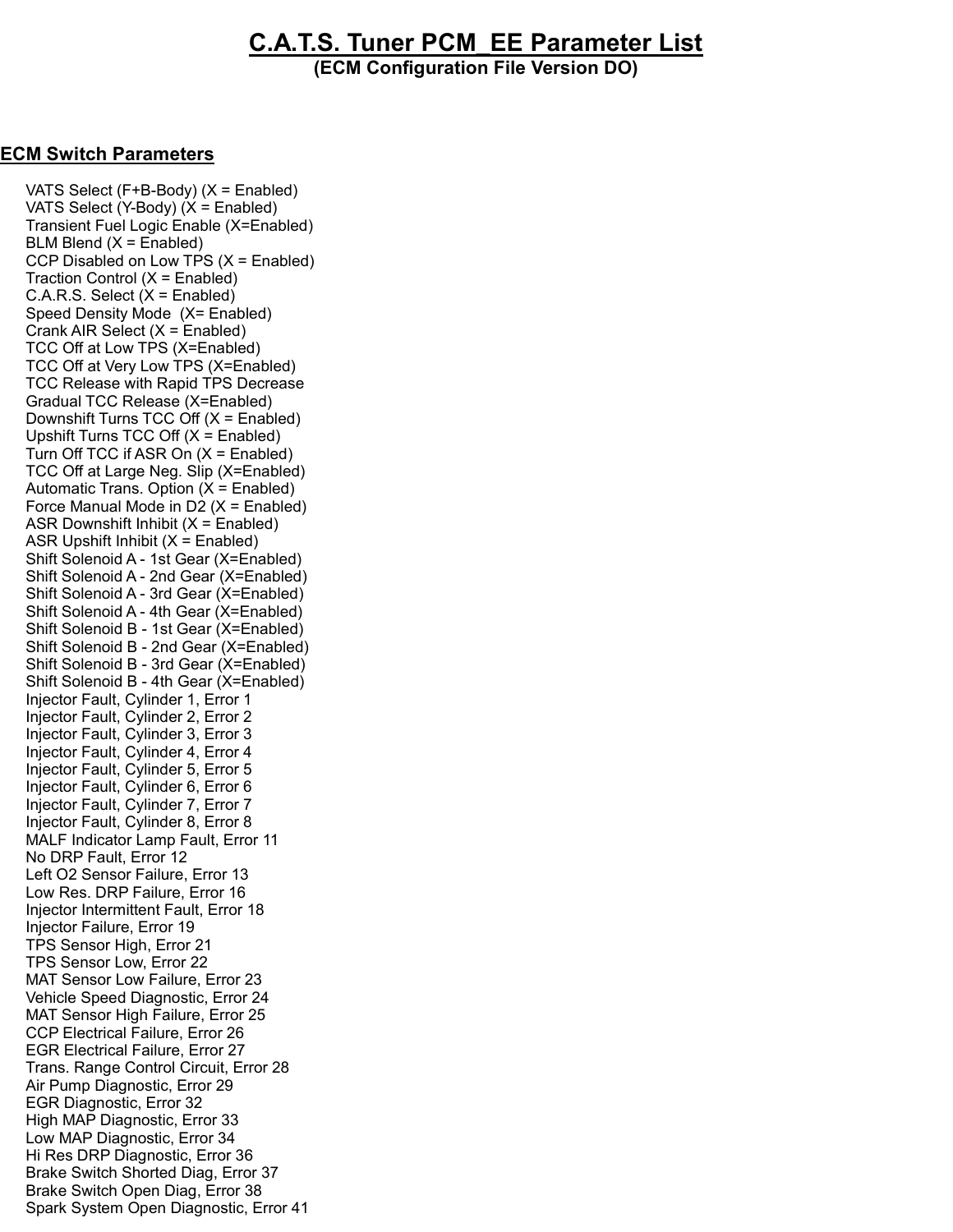Spark System Diagnostic, Error 42 Knock Sensor Diagnostic, Error 43 Left O2 Sensor Lean, Error 44 Left O2 Sensor Rich, Error 45 VATS Diagnostic, Error 46 Missing Spark Module, Error 47 MAF System Diagnostic, Error 48 Oil Temp. Low Diag - Error 52 System Voltage High, Error 53 Fuel System Lean, Error 55 Trans. Temperature High Diag, Error 58 Trans. Temperature Low Diag, Error 59 A/C Low Charge Diagnostic, Error 61 Oil Temp. High Diag - Error 62 Right O2 Sensor Fail, Error 63 Right O2 Sensor Lean, Error 64 Right O2 Sensor Rich, Error 65 A/C Press Sensor Diagnostic, Error 66 A/C Press Sensor Diagnostic, Error 67 A/C Relay Diagnostic, Error 68 A/C Clutch Diagnostic, Error 69 A/C Clutch Relay Diagnostic, Error 70 A/C Evap. Temp. Diagnostic, Error 71 No Vss Signal Diagnostic, Error 72 Force Motor Current Diag, Error 73 Traction Control Diagnostic, Error 74 Trans System Voltage Diag, Error 75 Fan 1 Diagnostic, Error 77 Fan 2 Diagnostic, Error 78 Trans Fluid Temp. High Diag, Error 79 Transmission Slip, Error 80 Trans Shift 'B' Diag, Error 81 Trans Shift 'A' Diag, Error 82 TCC Control Feedback Diag, Error 83 3->2 Downshift Feedback Diag, Error 84 TCC Stuck On Diagnostic, Error 85 TCC Enable Error Diagnostic, Error 90 Shift Light Diagnostic (Error 91) Oil Level Diagnostic, Error 96 Vss Signal Diagnostic, Error 97

## ECM Constants

 Cylinder Volume Injector Flow Rate MAP Threshold To Enable WOT Cool Thresh For TPS For WOT (HighTemp) Min. Cool. Temp. for Closed Loop Min Cool Temp for Closed Loop, Cold MAT Cold Closed Loop Timer Threshold Hot Closed Loop Timer Threshold Minimum BLM Maximum BLM Minimum Keep-Alive BLM Maximum Keep-Alive BLM BLM Cell MAP Boundary Hysteresis BLM Cell RPM Boundary Hysteresis Max Integrator Min. Integrator Individual Cyl. Fuel Trim Disable %TPS Minimum Injector Pulse Width Hi Temp Enrich Enable Coolant Temp. Hi Temp Enrich Disable Coolant Temp. High Coolant Temp. Min. Enrich AFR High Temp. Enrich Enable Delay Baro Update RPM Threshold EGR Enable, Min. MAP EGR Enable, Min RPM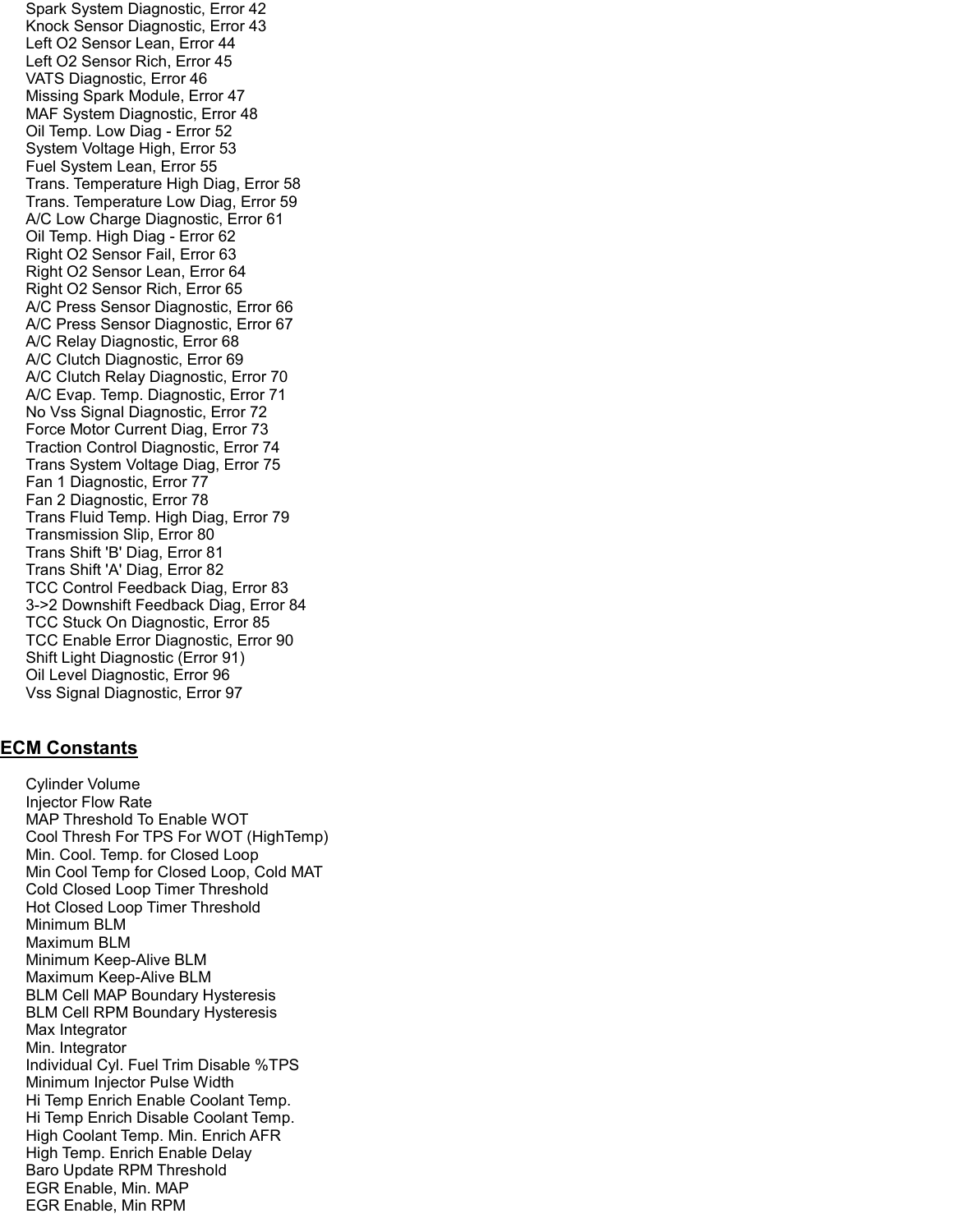EGR Enable, Max RPM EGR Enable Cool. Temp (Hi Startup MAT) EGR Enable Cool. Temp (Low Startup MAT) Fan Temp. Hysteresis - Low Vehicle Speed Fan Temp Hysteresis - High Vehicle Speed Fan High/Low Vehicle Speed Threshold Fan 1 On, Oil Temp, (Low RPM) Fan 1 On, Oil Temp , (High RPM) Fan 2 On, Oil Temp, (Low RPM) Fan 2 On, Oil Temp, (High RPM) Fan Enable, (High RPM, High Oil Temp) Fan 1 On High A/C Pressure Threshold Fan 1 Off High A/C Pressure Threshold Fan 1 Disable MPH, High A/C Pressure Fan 1 Enable MPH, High A/C Pressure Fan 2 On High A/C Pressure Threshold Fan 2 Off High A/C Pressure Threshold Fan 2 Disable MPH, High A/C Pressure Fan 2 Enable MPH, High A/C Pressure Fuel Cutoff Speed Fuel Resume Speed Fuel Cutoff RPM, 1st Gear Fuel Cutoff RPM, 2nd - 6th Gear Fuel Resume RPM, 1st Gear Fuel Resume RPM, 2nd - 6th Gear Error 32, Min Diff. MAP Test Value Speedometer Scalar Speedometer Scalar, Fraction Speedometer Scalar, (Scan Tool) Speed Pulses Per Driveshaft Revolution Time Between Pulses For 'Stop' Canister Purge Enable Cool. Temp. Min. Coolant Temp. For CAT Protect Min. Coolant Temp. To Enable C.A.R.S. RPM Threshold To Disable C.A.R.S. %TPS Threshold To Disable C.A.R.S. Low PRNDL Upshift Speed Threshold Low PRNDL Downshift Speed Threshold Maximum Line Pressure Kickdown Mode Enable TPS Threshold Kickdown Mode Disable TPS Threshold DFCO Enable RPM Threshold DFCO Disable RPM Threshold DFCO Enable MAP Threshold DFCO Disable MAP Threshold DFCO Disable RPM Decrease Threshold DFCO Enable Coolant Temp. Threshold DFCO Enable MPH Threshold DFCO Enable Delay Timer DFCO Spark Retard Knock Retard Enable Coolant Temp. Burst Knock Enable %Diff Air Flow Thresh Burst Knock Enable Coolant Temp. Thresh. Low Octane Comp. Attack Gain MAP Enable Low Octane Attack Gain Delta MAP Disable Low Octane Compensation Decay Gain Spark Advance Table Bias Spark Coolant Temp Correction Bias Spark Reference Angle Maximum Spark Advance Min. Coolant Temp. To Enable Air Pump Closed Loop Idle Enable Vehicle Speed IAC Power Steering Anticipate Correction A/C Clutch Disable %TPS Threshold A/C Enable Evap. Temperature A/C Disable Evap. Temperature CAT Overtemp Threshold (Low Baro) CAT Overtemp Threshold (Mid Baro) CAT Overtemp Threshold (High Baro) CAT Overtemp AFR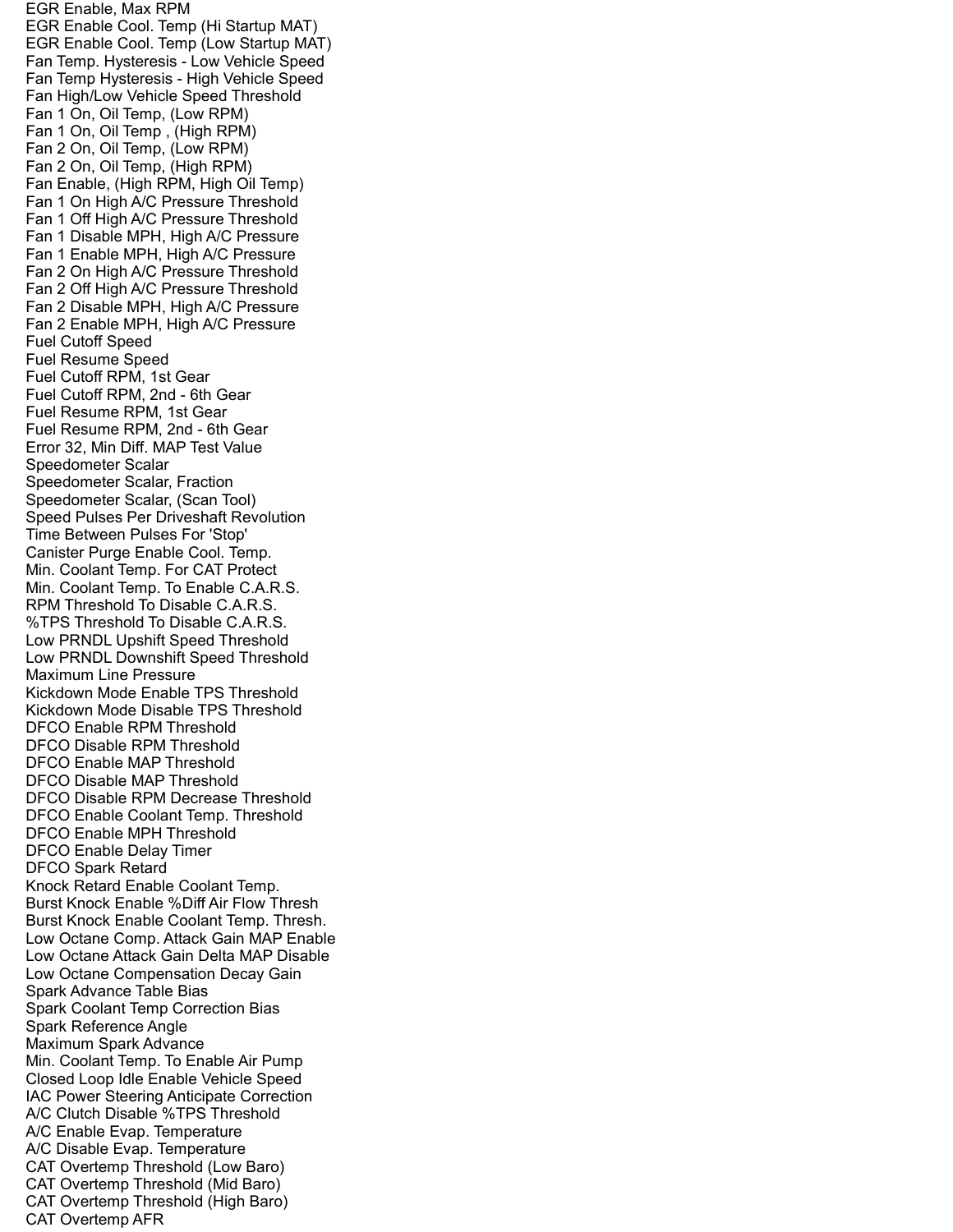TCC Upshift Off Time TCC Downshift Off Time Vss Diagnostic Enable Min RPM Tach Signal High Period

## Tables

 ECM Switch Table ECM Constant Table Main Spark Advance Vs. RPM Vs. MAP Extended Spark Advance Vs. RPM Vs. MAP Spark Correction Vs. MAP Vs. Coolant Temp. Closed TPS Spark Advance Vs. RPM Minimum Spark Advance Vs. RPM Crank Spark Advance Vs. Coolant Temp. Knock Fast Attack Rate Vs. RPM Knock Retard Recovery Rate Vs. RPM Max. Knock Retard Vs. RPM (in P.E.) Max. Knock Retard Vs. MAP (not in P.E.) Burst Knock Retard Vs. Coolant Temp. Low Octane Compensation Attack Gain Vs. RPM Low Octane Knock Retard Multiplier Vs. RPM Low Octane Knock Retard Multiplier Vs. MAP Low Octane Knock Retard Multiplier Vs. Cool. Temp. Traction Control Spark Retard Vs. RPM EGR Spark Advance Correction Vs Vacuum Vs RPM %TPS Threshold For WOT Vs. RPM Vs. Cool Temp Volumetric Efficiency Vs. RPM Vs. MAP Volumetric Efficiency Vs. RPM Vs. MAP (Ext.) Inverse Temperature Correction Term Vs. MAT Crank Volumetric Efficiency Vs. %TPS Vs. RPM Injector Offset Vs. Battery Voltage End of Injection Target Location Vs. Cool. Temp. Low Pulse Width Injector Offset Adder Vs. BPW %Change To Fuel/Air Ratio Vs. Cool. Temp. at WOT %Change To Fuel/Air Ratio Vs. RPM at WOT Open Loop AFR Vs Coolant Temp. Vs. MAP Closed Loop Fuel Timer Vs Coolant Temp. BLM Cell RPM Boundaries BLM Cell MAP Boundaries Individual Cylinder Fuel Trim Multiplier Fast O2 Rich/Lean Threshold Vs. CL Mode Base O2 Integrator Delay Vs. CL Mode CL Mode Value Vs. AirFlow DFCO Enable %TPS Threshold Vs. RPM IAC Target RPM Vs. Coolant Temp Vs. Gear IAC Park Position Vs. Coolant Temperature IAC Offset for A/C Anticipate Vs. A/C Pressure Idle Overspeed Spark Retard Vs. RPM Error Idle Underspeed Spark Advance Vs. RPM Error Throttle Follower IAC Offset Vs. MPH Crank AFR Vs Distrib. Refer. Pulse Vs Cool. Temp. Extended Crank AFR Vs DRP Vs Cool. Temp. Prime Pulse Width Vs. Coolant Temp. Added Prime Pulse Width Vs. Coolant Temp. Added Prime Pulse Enable Crank Time Vs. Cool. Temp Initial Startup AFR Enrichment Vs. Coolant Temp. Fan Enable Coolant Temp Vs. Speed Normal Mode Up/Down Shift Points Performance Up/Down Shift Points Manual Mode Up/Down Shift Points Cruise Mode Up/Down Shift Points Kickdown Mode Up/Down Shift Points Cold Mode Upshift Speed Modifier Vs. %TPS Kickdown Mode Shift RPM Thresholds Vs. Mode Main Line Pressure 0 - 64 MPH Main Line Pressure 64 - 128 MPH Line Pressure Modifier In WOT Vs RPM